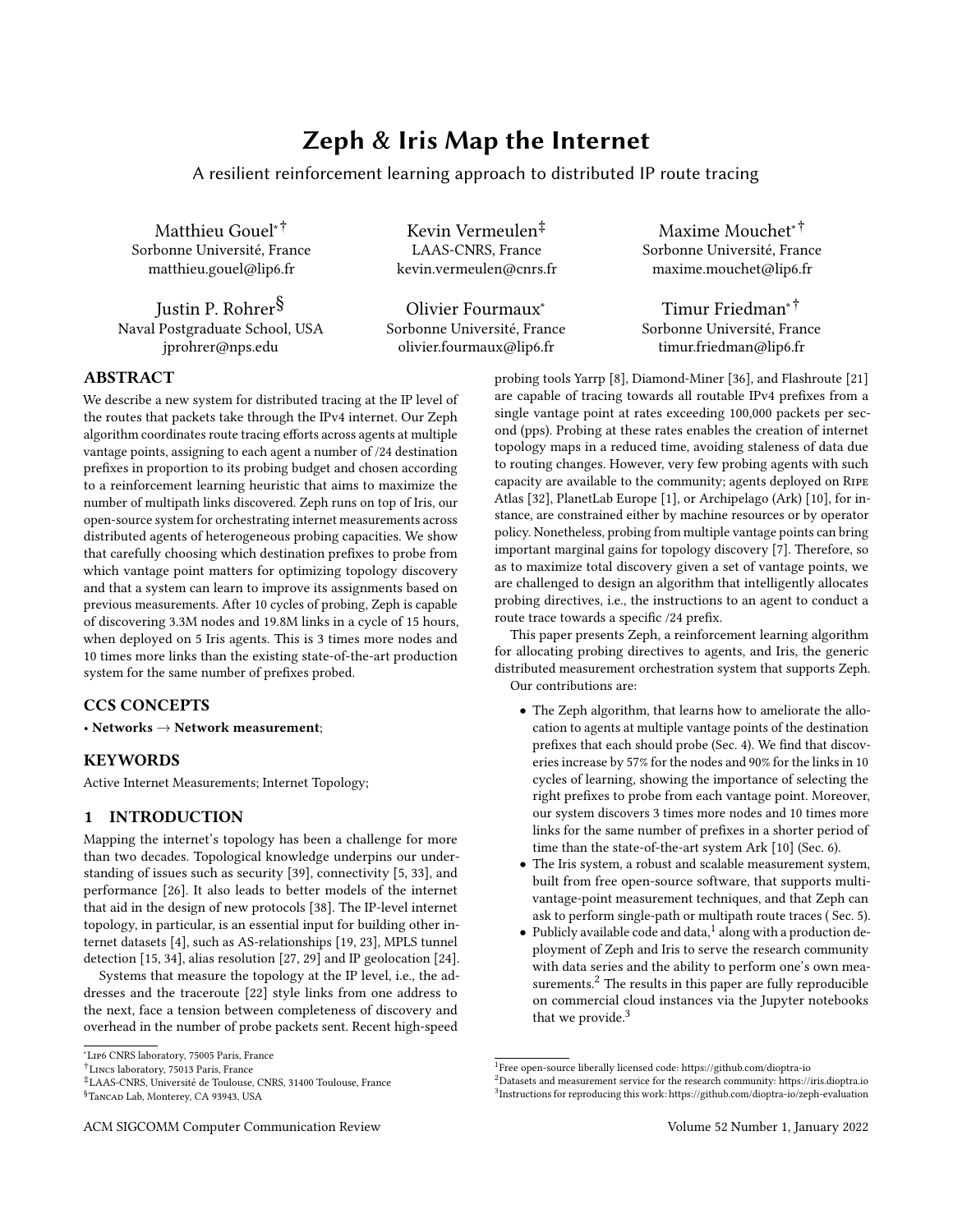# 2 RELATED WORK

Measurement systems that have been deployed to map and characterize the internet's IPv4 IP-level topology based on traceroutelike [\[22\]](#page-6-13) measurements from distributed vantage points around the globe historically include Rocketfuel [\[31\]](#page-6-21), Dimes [\[30\]](#page-6-22), and iPlane [\[28\]](#page-6-23). Today's production systems include Ripe Atlas [\[32\]](#page-6-17), which performs single-path Paris Traceroutes from its over 10,000 low-power hardware agents and software agents running at end user's homes and work premises; and M-Lab [\[17\]](#page-6-24), which issues a multipath Paris Traceroute [\[35,](#page-6-25) [37\]](#page-6-26) towards each client that performs an [NDT test.](https://measurementlab.net/tests/ndt) Today's longest-running and most used produc-tion topology mapping system is CAIDA's Ark [\[10\]](#page-6-19), which utilizes agents at over 110 vantage points to perform single-path Paris Traceroutes [\[6\]](#page-6-27) to one random destination per routed /24 prefix.

Two longstanding challenges face any system that aims to maximize coverage of the internet's paths, i.e., to run at the scale of the entire IPv4 internet: how to trace more efficiently and more rapidly.

More efficient tracing. Doubletree [\[16\]](#page-6-28) exploited path commonality to terminate measurements when they converged on a previously probed path. iPlane [\[28\]](#page-6-23) used BGP data to aggregate destinations by common AS path, and Beverly et al. proposed a series of primitives for more efficient mapping (e.g., subnetting inferences) [\[9\]](#page-6-29). Our Zeph algorithm aims for a more efficient assignment of probe destinations to probing agents.

High speed topology discovery techniques. Yarrp [\[8\]](#page-6-14) introduced high speed topology mapping: it encodes sufficient state in each probe packet for the returning ICMP replies, which contain the first bytes of the probe packets, to be self-identifying, thereby eliminating the need to probe slowly in order to associate replies with probes. Whereas Yarrp traces single paths from source to destination, Diamond-Miner [\[36\]](#page-6-15) added multipath probing. Flashroute [\[21\]](#page-6-16) reduces the overhead of Yarrp by first estimating the TTL, i.e., the hop count, to the destination. Our production system uses Diamond-Miner high speed probing.

More recent work has focused on the dynamics of internet routes and the challenge this presents to obtaining up-to-date data. Cunha et al. [\[14\]](#page-6-30) designed DTrack to predict the stability of network paths, helping to determine when to initiate new path measurements and thereby optimize the probing budget. Giotsas et al. [\[18\]](#page-6-31) designed techniques to detect traceroute staleness, reducing the number of traceroutes to reissue. By tracing quickly, our system aims to keep stale data to a minimum.

## 3 OVERVIEW

Iris is our new measurement platform (Sec. [5\)](#page-2-0) that exposes a REST API allowing a client to request that measurements such as Ping, Yarrp [\[8\]](#page-6-14), or Diamond-Miner [\[36\]](#page-6-15) be performed from distributed agents, and to obtain the measurement results. We have implemented the Zeph algorithm (Sec. [4\)](#page-1-0) as a Python-based client that pilots Iris so as to survey the IPv4 IP-level topology of the internet, learning to improve the probing directives that it issues over the course of successive cycles of measurements.

#### <span id="page-1-0"></span>4 ZEPH SCHEDULING ALGORITHM

In designing Zeph, we reasoned that the relatively static nature of much routing in the internet [\[18\]](#page-6-31) would allow a topology discovery system to learn to achieve good node and link coverage on the basis of its experience with the results of its own probing directives (Sec. [4.1\)](#page-2-1). But experience would not be a completely reliable guide due to the existence of routing changes and their unpredictable nature [\[13,](#page-6-32) [14,](#page-6-30) [18\]](#page-6-31), meaning that continuous exploration of new directives would also be required. In considering learning systems that combine experience with exploration so as to select among many choices that offer uncertain rewards, we turned to reinforcement learning [\[25\]](#page-6-33). Zeph proceeds across a series of cycles, with the directives for each cycle being based in large part upon the success of the directives that were used in the previous cycle. New directives are also tried out each cycle, with the overall aim being to improve the completeness of coverage over successive cycles. In reinforcement learning terms, the reuse of directives is exploitation and the trying out of new directives is exploration.

Zeph's challenge is to best use the probing budgets of its agents, i.e., choose which directives to issue to each agent so as to obtain the overall most complete route trace picture possible within a cycle. There are many ways of conceiving of "completeness", and the one adopted here is to maximize coverage of the traceroutestyle directed links that are available to be discovered, a directed link consisting in an ordered pair of IP addresses.

Alg. [1](#page-1-1) describes the high-level loop of the Zeph algorithm. The parameter  $\epsilon$  specifies the minimum portion of each agent's probing budget that is set aside for exploration. Each cycle  $i$  of Zeph

<span id="page-1-6"></span><span id="page-1-4"></span><span id="page-1-3"></span>

| <b>Algorithm 1: Zeph</b>                                             |                                                                      |           |  |  |
|----------------------------------------------------------------------|----------------------------------------------------------------------|-----------|--|--|
| <b>Input:</b> $\epsilon$ : Fraction of budget per agent reserved for |                                                                      |           |  |  |
|                                                                      | exploration                                                          |           |  |  |
| $\frac{1}{2}$ for $i = 1$ to $\infty$ do                             |                                                                      |           |  |  |
| $\overline{2}$                                                       | $R_{i-1} \leftarrow$ ResultsFromPreviousCycle(Iris)                  |           |  |  |
| 3                                                                    | $A_i \leftarrow$ AgentsWithBudgets(Iris)                             |           |  |  |
|                                                                      | /* Assign exploitation directives to agents $A_i$                    | $\star$ / |  |  |
| $\overline{\bf{4}}$                                                  | if $i > 1$ then                                                      |           |  |  |
| 5                                                                    | $\vert D_i \leftarrow \text{Exploitation}(A_i, R_{i-1})$             |           |  |  |
| 6                                                                    | $D_i \leftarrow \text{PossibleExplorationDirections}$                |           |  |  |
| 7                                                                    | for a in $A_i$ do                                                    |           |  |  |
|                                                                      | $/*$ Assign exploration directives to agent $a$                      | $\star/$  |  |  |
| 8                                                                    | $D_{i,a} \leftarrow$ Exploration $(D_i, \mathbb{D}_{i,a}, \epsilon)$ |           |  |  |
| 9                                                                    | Probe(Iris, $D_i$ )                                                  |           |  |  |

<span id="page-1-8"></span><span id="page-1-7"></span><span id="page-1-5"></span><span id="page-1-2"></span><span id="page-1-1"></span>involves a series of interactions with the Iris API, culminating (line [9\)](#page-1-2) with Zeph sending Iris a collection of probing directives  $D_i$ . These directives are prepared on the basis of the results  $R_{i-1}$ of the preceding cycle of probing (line [2\)](#page-1-3). Following the first cycle, which consists in random directives, there are previous results to build upon, and Zeph starts assembling the collection of probing directives on the basis of exploiting those results (line [5\)](#page-1-4). Once the exploitation directives have been assigned, Zeph proceeds agent by agent to round out the assignments with exploration directives (line [8\)](#page-1-5). The remainder of this section describes these steps in detail.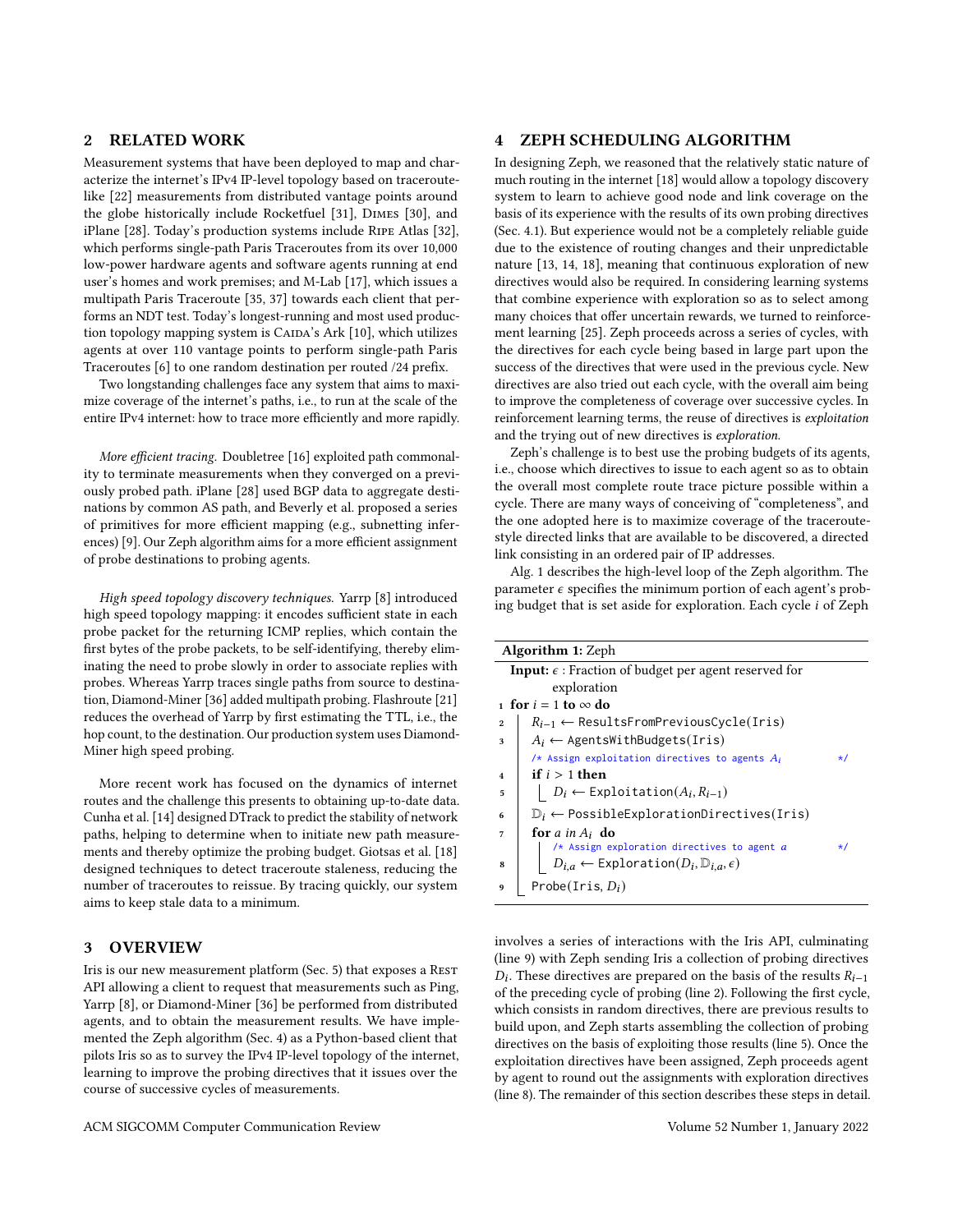#### <span id="page-2-1"></span>4.1 Agents, directives and results

In each of its cycles *i*, Zeph instructs Iris's available agents  $A_i$ to follow a collection of probing directives  $D_i$  the size of which depends on the agent's probing budget. It receives from Iris in return a collection of results, which appears in the subsequent cycle, after *i* has been incremented, as  $R_{i-1}$ .

As Zeph operates over days and weeks, we can expect that the set of Iris agents that are available to it will vary over time; some agents will go down, and others will arrive. As it begins each cycle  $i$ , Zeph queries Iris for the currently available set of agents,  $A_i$ , along with their associated probing budgets (line [3\)](#page-1-6).

The universe  $D_i$  of possible exploration directives that Zeph obtains from Iris for each cycle  $i$  (line [6\)](#page-1-7) potentially includes all  $/24$ prefixes extracted from all public unicast IPv4 address blocks. So as to avoid sending unnecessary probes towards non-routed prefixes, we restrict Zeph to blocks obtained from Oregon Route Views [\[2\]](#page-6-34).

Zeph only considers ICMP Time Exceeded replies as relevant to its results, as our survey focuses on routing infrastructure, not end-systems. Individual probe replies are assembled into traceroutestyle directed links, which are pairs  $(v_1, v_2)$  of IPv4 addresses. In the event that one of the two probes did not receive a reply (in common traceroute parlance, a star),  $(v_1, \text{null})$  and  $(\text{null}, v_2)$  are also considered to be valid links. These links are matched with their initial directives, so that the results that Zeph receives consist of sets of links, each set associated with the agent and the directive that resulted in its being discovered.

#### <span id="page-2-2"></span>4.2 Exploitation

If routing and routers' readiness to reply to probes were to remain unchanged from one cycle to the next, having an agent repeating its directives from the previous cycle would cause it to discover precisely the same set of links as before. Even under these ideal conditions, any given link might be discovered by multiple agents and it might be discovered multiple times by the same agent, and this redundancy potentially leaves room for improvement, as is well known from earlier route tracing work [\[16,](#page-6-28) [20\]](#page-6-35). If the same results can be obtained by executing fewer directives, a portion of some agents' probing budgets can be redirected towards trying out new directives. Zeph therefore sorts each agent's directives, giving highest priority to the directives that, in the prior round, are judged by a heuristic to have made the greatest contribution to link discovery. The aim of this sorting is to discard directives that the heuristic judges to make little or no marginal contribution.

From the results of the previous cycle  $R_{i-1}$ , Zeph considers only the agents that are available for the current cycle  $i$ . For each such agent, it sorts the directives, and the set of sorted directives for all agents in  $A_i$  constitutes the collection  $D_i$  (line [5\)](#page-1-4). It uses the Cormode et al. Disk-Friendly Greedy algorithm (DFG) [\[11\]](#page-6-36) as the heuristic means of sorting the directives, which is an approximation of the greedy algorithm to solve the set cover problem for large datasets. At each iteration, instead of selecting the directive that covers the most uncovered results (classic greedy algorithm), DFG groups the directives into buckets of similar size. Starting from the bucket with the directives that provide the biggest number of results, if the number of results of a directive added to the cover set of results is greater than a parametrized threshold, the results are

added to  $C$  and the directive is added to  $D_i$ . DFG terminates when all prior results have been covered, i.e.,  $C = R_{i-1}$ .

#### <span id="page-2-3"></span>4.3 Exploration

When the time comes for Zeph to designate the exploration directives, the agents that were present in the previous cycle will each have an ordered set of exploitation directives that were assigned by the heuristic described above. To round out these directives, and to assign a complete set of directives to agents that were not present in the previous round, Zeph calls upon the universe of possible exploration directives  $\mathbb{D}_i$  (line [6\)](#page-1-7). As previously described, this consists in all of the routable /24 IPv4 prefixes. As opposed to the heuristic employed for choosing exploitation directives, where knowledge about previous results allows a directive chosen for one agent to preclude the choice of a directive for another agent, the exploration choices are made in relative ignorance of their consequences, and are therefore conducted agent by agent, considering each agent  $a \in A_i$  separately (line [7\)](#page-1-8).

The parameter  $\epsilon$  enters into play here, to ensure that this portion of each agent's directives are reserved for exploration. If, perchance, the portion of directives assigned for exploitation exceeds  $1 - \epsilon$ , a sufficient number of lowest priority exploitation directives are removed to make room for exploration.

Having rounded out the probing budget of each agent with exploration directives (line [8\)](#page-1-5), the cycle's collection of directives  $D_i = \bigcup_{a \in A_i} D_{i,a}$  is ready to be sent to Iris (line [9\)](#page-1-2).

## <span id="page-2-0"></span>5 IRIS MEASUREMENT PLATFORM

The Iris system, shown in Fig. [1,](#page-3-1) allows us to run Zeph, but it has been designed to run any sort of internet measurement algorithm that requires access to geographically distributed probing agents. At the moment, three tools are available in Iris: Diamond-Miner [\[36\]](#page-6-15), Yarrp [\[8\]](#page-6-14), and Ping. More tools can easily be added in the future. Moreover, Iris works the same with IPv4 and IPv6 addresses.

Workflow. A client such as Zeph submits an HTTPS request to run a measurement via Iris's REST API. The API informs the message broker [Redis](https://redis.io/) of the measurement request. The message broker chooses an inactive worker from an available pool. This worker maintains the state of the measurement throughout its life in the system. The worker registers the measurement parameters in the [ClickHouse](https://clickhouse.tech/docs/en/) database and asks the agents to perform the measurement. When the measurement is completed by an agent, it sends the results to an object storage [MinIO,](https://min.io) an open-source alternative to [Amazon S3.](https://aws.amazon.com/fr/s3/) Then the worker pulls the results from the object storage and inserts the results into the database. When the measurement is finished, the worker updates the measurement state to mark it as ready to be pulled by the client. All of the components described above generate logs that are stored with a monitoring stack built from the combination of [Prometheus](https://prometheus.io/) for storing the system's metrics, [Loki](https://grafana.com/oss/loki/) for storing the system's logs, and [Grafana](https://grafana.com/) to allow visualizations of these metrics and logs.

Fig. [1](#page-3-1) shows this workflow visually. Arrows symbolize the connections between the components (e.g., the worker connects to the database). Purple shows dataplane flow (e.g., compressed CSV files)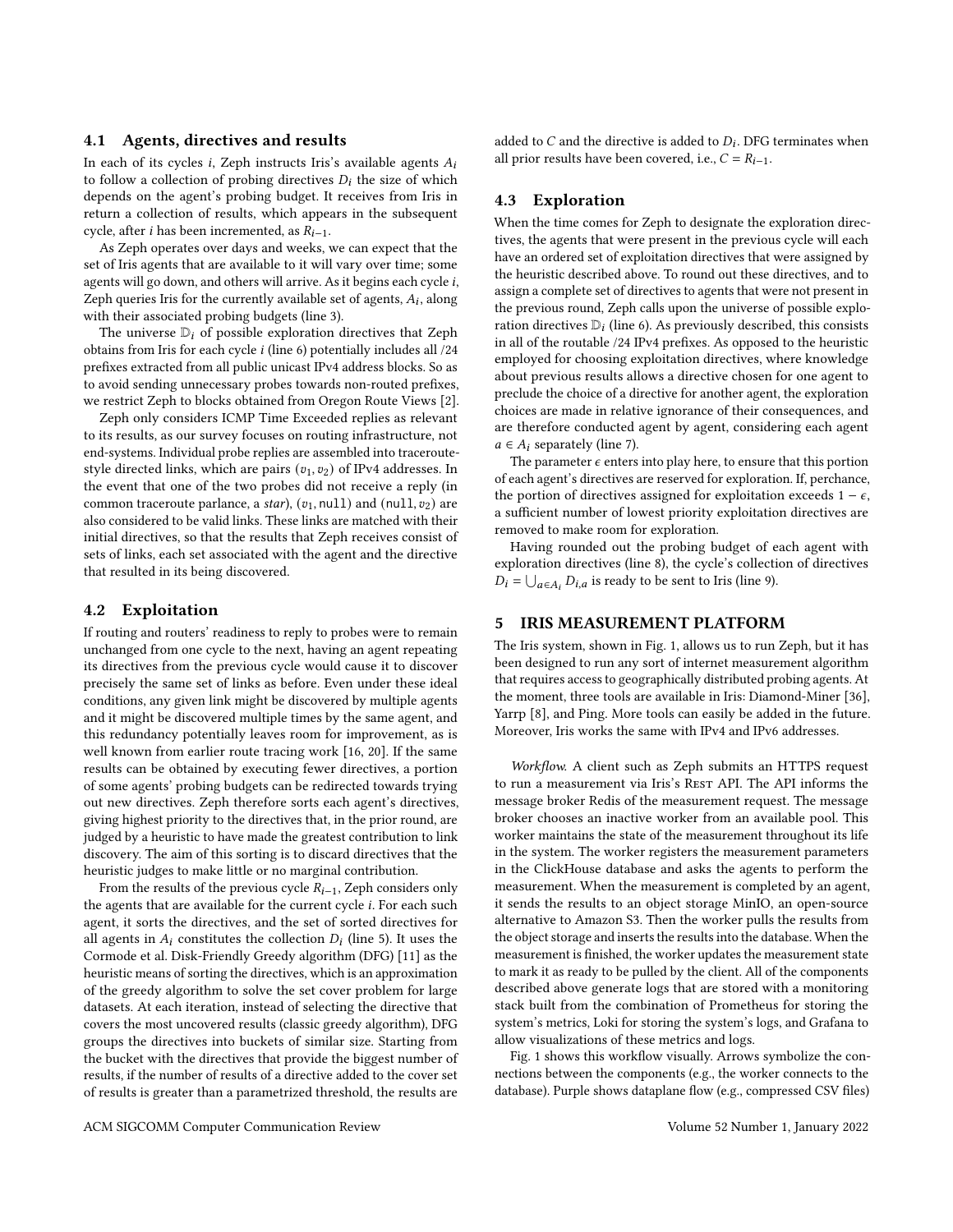while green shows control plane flow (e.g., measurement parameters to execute a measurement tool on an agent). Yellow shows log and metric collection.

<span id="page-3-1"></span>

Figure 1: Iris architecture with arrows indicating which component initiates each connection; each box is a self-contained Docker container. Colors indicate the type of data flows: purple for dataplane, green for control plane, and yellow for logs.

#### 5.1 Design considerations

The Iris was designed to meet the following demands:

- (1) As Zeph measurements can last for days, Iris needs to be robust to agents crashing, or being unreachable, and provide the ability to restart an agent's measurements if and when it returns (resilience).
- (2) Zeph will work from as many vantage points as it can access, so Iris should scale well with the number of agents (agent scalability).
- (3) Zeph supports internet scale high speed topology measurement techniques, generating billions of ICMP replies. Iris should scale well with this amount of data (data scalability)
- (4) We continue to improve Zeph, so Iris should support easy deployment of new control algorithms and probing software (continuous delivery).
- (5) To improve affordability and maintainability, Iris should be built as much as possible from free open-source software (maintainability).

We chose [Docker,](https://www.docker.com/) and Redis to improve the resilience of the system: each of Iris's components runs in its own Docker container. Moreover, a failed container is automatically reintegrated without external intervention and retrieves the measurements states from Redis. Two aspects of Redis improve the message broker's resilience. First, its [persistence](https://redis.io/topics/persistence) feature regularly saves its own current state to disk, preserving context in case of failures and restarts. Second, it maintains connection state, which Iris uses to alert workers to

the departure of any agent. Any worker with an ongoing measurement stops waiting for that agent to send data, and no further measurements can be requested of the agent until it reconnects to the broker. A new worker is automatically created from the worker pool to carry on the measurement algorithm from the point where the failed worker had left it.

We chose Redis and MinIO for agent scalability: Redis can handle millions of simultaneous connections; MinIO has proven capable, with Zeph, of supporting transfer of data files in the hundreds of gigabytes;

We chose the ClickHouse database for data scalability: it is a database optimized for insert and read operations, which are the only operations Iris perform on the result data. ClickHouse has supported tables containing up to 5 billion rows, and the in-base calculation language provided by [ClickHouse's](https://clickhouse.tech/docs/en/sql-reference/functions/array-functions/) arrays feature reduces computation times.

Redis, MinIO and ClickHouse scale "horizontally", meaning that it is possible to deploy multiple message brokers, multiple object storage containers, and multiple replicas of the database to support a larger number of agents. Scaling beyond one instance each was not necessary in order for Iris to support Zeph, but the potential is there.

We chose Docker for continuous delivery: As we move forward, this will ease large-scale deployment by lifting many constraints on the machines and VMs that can host an Iris agent. Also, Iris takes advantage of such containers' ability to run unchanged over a wide variety of operating systems.

Finally, all the components of the system are free and open source, improving maintainability.

## <span id="page-3-0"></span>6 EVALUATION

There are three main results: (1) Zeph, requesting Diamond-Miner multipath route traces from Iris, provides the most comprehensive view to date of the IPv4 internet in terms of nodes and links discovered in a short period of time. Once it has been trained, a single cycle of Zeph discovers more than 3 times as many nodes and 10 times as many links as does a single cycle of the state-of-the-art Ark platform (Sec. [6.3.2\)](#page-5-0); (2) When compared on single-path route traces, as performed by Ark, Zeph's reinforcement learning approach outperforms Ark's random exploration strategy (Sec. [6.2.1\)](#page-4-0); (3) Zeph saves 50% of the probing budget, dividing the probing time by 2, compared to an exhaustive strategy of tracing multipath routes towards every prefix from every agent (Sec. [6.3\)](#page-5-1), while maintaining nearly the same number of discoveries.

## 6.1 Vantage points and setup

All of the measurements are run on the EdgeNet [\[12\]](#page-6-37) platform with nodes hosted in 5 different [Google Compute Engine \(GCE\)](https://cloud.google.com/) zones: asia-east2-a (Hong Kong), asia-northeast1-a (Tokyo), asia-southeast1-a (Singapore), europe-west6-a (Zurich) and southamerica-east1-a (São Paulo). The measurements can be fully reproduced on nodes in the same locations by applying our open-source evaluation code. The instances use the standard network tier which allows the packets to exit to the internet as soon as possible, instead of the default premium tier which privileges Google's internal network to the public internet.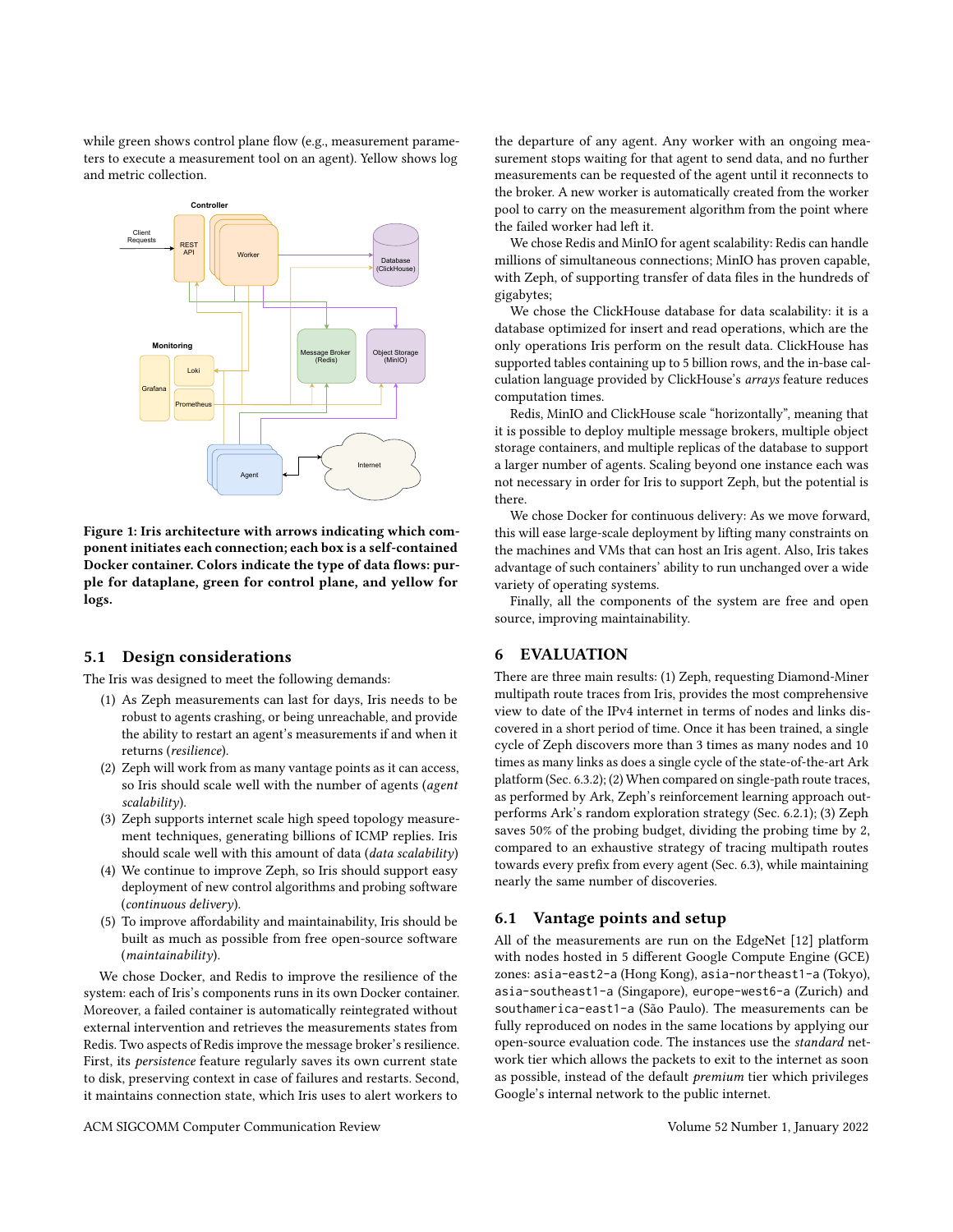### <span id="page-4-4"></span>6.2 Topology discovery

We perform two experiments to evaluate Zeph's performance: (1) a comparison of Zeph's prefix allocation strategy with other approaches, performed from the same agents, with common parameter settings; (2) a comparison of the maximum raw discoveries by Zeph on Iris against Ark system for the same number of prefixes probed and the same number of probes sent.

<span id="page-4-0"></span>6.2.1 Zeph's reinforcement learning approach outperforms random allocation. We compare Zeph's prefix allocation strategy with that used by the state-of-the-art topology discovery system Ark [\[10\]](#page-6-19). Ark applies what we call constrained random allocation, which consists in allocating the /24 prefixes of the IPv4 space uniformly at random over the different agents, each prefix being probed by exactly one agent (the constraint). Zeph's reinforcement learning approach splits the probing directives of each agent into two subsets for exploitation (Sec. [4.2\)](#page-2-2) and exploration (Sec. [4.3\)](#page-2-3). Zeph exploration differs from the Ark's random allocation by allowing a same prefix to be probed by multiple agents. We call Zeph's exploration strategy unconstrained random allocation.

Experiment. We run 10 cycles of different combinations of probing techniques simultaneously: exploitation and unconstrained random allocation (Zeph with  $\epsilon = 0.1$ ), constrained random allocation (Ark's approach), unconstrained random allocation, and exploitation and constrained random allocation ( $\epsilon = 0.1$ ). Unconstrained random allocation allows us to evaluate Zeph's exploration alone, while exploitation and constrained random allocation allow us to evaluate Zeph's exploration in combination with exploitation.

On August 4th, 2021, we extracted 11.9M /24 prefixes from the routed prefixes provided by Route Views. Dividing these among the 5 agents, at each cycle, and for all four approaches, each agent probes 2.4M prefixes. We run the approaches simultaneously and the agent for each approach probes at 100,000 packets per second using single path tracing [\[8\]](#page-6-14) with ICMP probes up to TTL 32. Each cycle takes around 15 minutes to complete, running from August 5th to 6th, 2021.

<span id="page-4-1"></span>

Figure 2: Zeph outperforms random exploration strategies.

Results. Fig. [2](#page-4-1) shows the results of the different strategies. The main result is that exploitation together with exploration using unconstrained random allocation (Zeph's approach) outperforms all of the other approaches once Zeph has had ten cycles during which to learn. In particular, it discovers 18% more nodes and 42% more links than constrained random allocation (Ark's approach). The other result is that constrained random allocation outperforms

unconstrained random allocation by 12% more nodes and 6% more links over each cycle. This highlights that it is the combination of the exploitation and the unconstrained allocation together that allows Zeph's strategy to perform well.

6.2.2 Zeph/Iris conducting multipath traceroutes perform competitively with respect to the current state-of-the-art internet scale topology discovery system. In the previous section, we have shown that Zeph's prefix allocation strategies outperforms others when limited to the same single-path probing budget. But Zeph and Iris are capable of discovering more than what is shown in Fig. [2.](#page-4-1) To use their full capacity, we perform 10 cycles of measurement with multipath route traces (i.e., capturing the load-balanced paths) obtained by Diamond-Miner [\[36\]](#page-6-15) with ICMP probes at 100,000 pps. We retrieved routed prefixes from Route Views on January 21st, 2022 and broke them down into 12M /24 prefixes, each of the five agents receiving a per-cycle budget of 2.4M /24 prefixes. The measurements were gathered from January 22th to 28th, 2022. Each cycle took between 10 hours, 12 minutes (cycle 1) and 15 hours, 14 minutes (cycle 10) to complete.

<span id="page-4-2"></span>

Figure 3: Node and link discoveries in multipath probing

Fig. [3](#page-4-2) shows that Zeph also works with multipath traceroutes: the number of nodes improves by 57% (+1,2M) the number of links improves by 90% (+9.4M) between cycle 1 and cycle 10. Note that an agent crashed at cycle 4, reducing the number of links found in that cycle, but Zeph adapted and the discoveries resumed increasing in cycle 5.

<span id="page-4-3"></span>Table 1: Comparison of node and link discoveries between the tenth cycle of Zeph + Iris, and a cycle of the Ark platform for the same number of prefixes probed (12 million, second row) and the same number of probes sent (12 billion, third row).

|                | Time    | Nodes     | Links      |
|----------------|---------|-----------|------------|
| $Zeph + Iris$  | 15h15   | 3,288,325 | 19,890,422 |
| Ark (prefixes) | 19h12   | 1.009.738 | 2.087.903  |
| Ark (probes)   | 45 days | 3,597,042 | 9.241.146  |

Finally, we compare raw discoveries of Zeph + Iris and Ark platform. Tab. [1](#page-4-3) shows the number of nodes and links discovered during the last Zeph cycle and the number and nodes and links discovered by CAIDA's Ark [\[3\]](#page-6-38) platform (1) when the same number of prefixes is probed, and (2) when the same number of probes is sent. Zeph with Iris takes 20% less time to probe all routed /24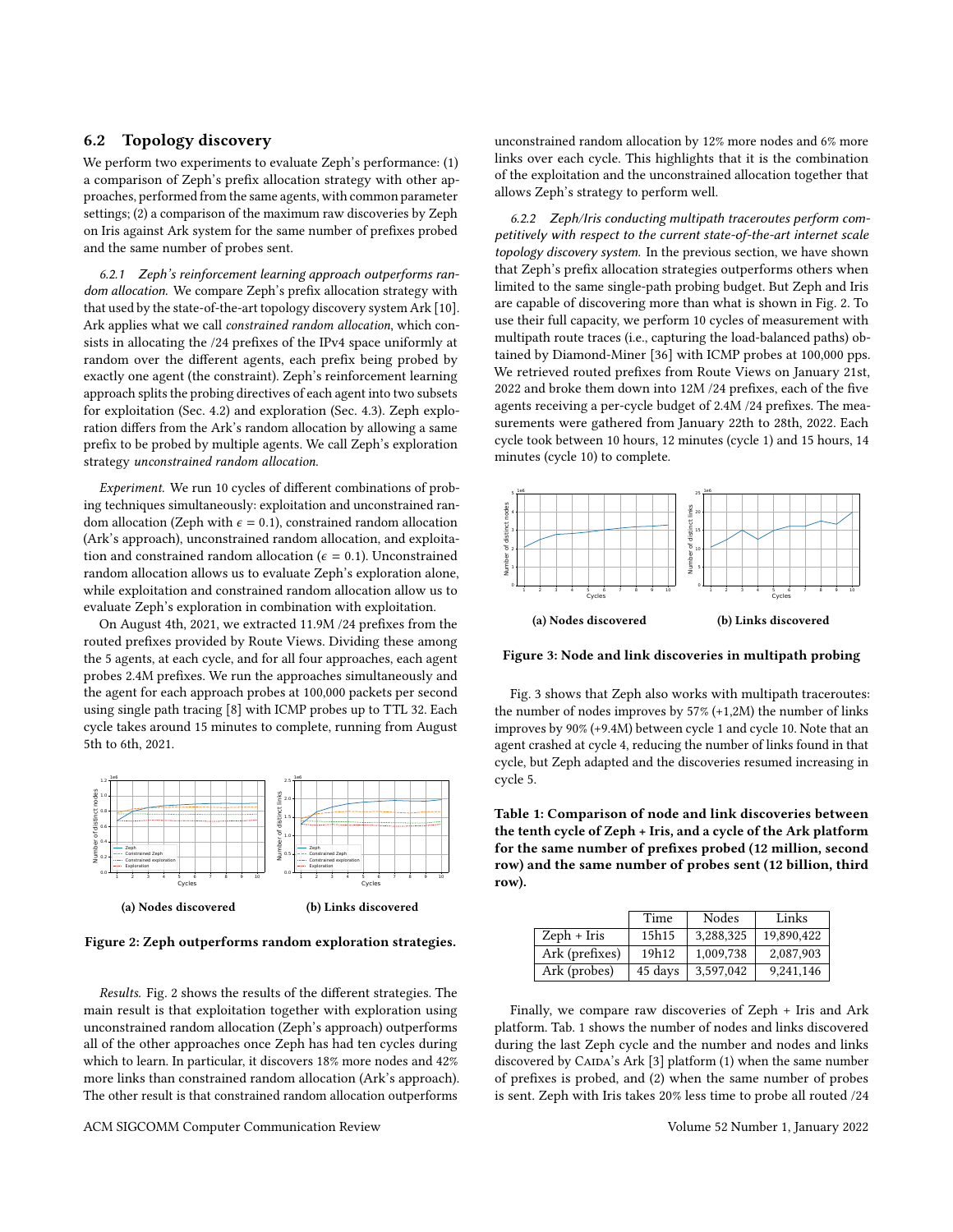prefixes but discovers more than 3 times more nodes and 10 times more links. Moreover, Ark discovers 10% more nodes and around two times fewer links with the same number of probes sent, but takes 45 days instead of less than 15 hours to do so.

#### <span id="page-5-1"></span>6.3 Zeph probe savings

This section describes the tradeoff between reducing the number of prefixes probed by each agent (and therefore reducing the duration of a cycle and the number of probes sent) and discovery.

6.3.1 Experiment. We collect 10 cycles of 4 Zeph runs where each agent probes 10%, 25%, 50% or 75% of the routed /24 prefixes. In addition, we run an exhaustive measurement, with all the agents probing 100% of the routed /24 prefixes. The measurements for each budget were performed from August 2nd to 4th, 2021. We use the same Route Views data as in Sec. [6.2.](#page-4-4) Each agent runs Yarrp at 100,000 pps with ICMP probes. Depending on the budget, each cycle lasts between 10 minutes and 1 hour and 30 minutes. In this experiment, we reduce the number of prefixes that are probed by each agent to simulate a more constrained budget but keep a high probing rate. We could also reduce the probing rate, but this would have significantly increased the time of the experiment.

<span id="page-5-2"></span><span id="page-5-0"></span>

Figure 4: Number of nodes and links discovered over Zeph cycles for different budgets: Zeph with 50% finds almost the same number of nodes and links as with 100% of the budget.

6.3.2 Results. Fig. [4](#page-5-2) shows the number of nodes and links discovered by all the agents together for the different budgets. The main result is that Zeph discovers 98% of the nodes and 95% of the links that the exhaustive approach discovers when just 50% of the prefixes are probed by the agents. The 25% (10%) curves show that even with a significantly reduced probing budget, Zeph is able to discover 94% (87%) of the nodes and 86% (71%) of the links. Additionally, reducing the number of probes also reduces the time of a cycle. With 50% (25%, 10%) of the prefixes, 10 cycles took 7.4 hours (3.6, 1.5), compared to the 12.5 hours of the exhaustive approach.

## 6.4 Reinforcement learning analysis

Finally, we dive into one measurement of Sec. [6.3](#page-5-1) where the budget is 25% of the routed prefixes, to understand more about the contributions of exploitation and exploration.

6.4.1 Exploitation and exploration budgets. In choosing a reinforcement learning approach for Zeph, we anticipated that many of each agent's directives could be repeated (exploitation) from one cycle to the next, and that complementing these directives with new

ones (exploration) would aid in improving overall discovery. We find that the exploitation directives were indeed capable of discovering most of the links previously discovered, and that exploration did indeed lead over time to better overall discovery.

<span id="page-5-3"></span>

(c) Fraction of the budget allocated to exploitation

#### Figure 5: Exploitation counts for 95% of the nodes and 90% of the links discoveries.

Fig. [5](#page-5-3) shows the number of nodes (Fig. [5a\)](#page-5-3) and links (Fig. [5b\)](#page-5-3) that are discovered by exploitation and in total. The main result is that reinforcement learning works: exploitation improves over time, going from 739k nodes at cycle 2 to 921k nodes at cycle 10 (+25%) and 1.2M links at cycle 2 to 1.9M links at cycle 10 (+48%). In Fig. [5c,](#page-5-3) exploitation is responsible for most of the discoveries, i.e., 95% of the nodes and 90% of the links. Interestingly, although we allocated 90% of the budget to exploitation, Zeph actually used only 10% for it. We interpret this result as a consequence of the high redundancy of internet paths, and leave the study of the optimal value of  $\epsilon$  for future work.

## 7 CONCLUSION AND FUTURE WORK

Zeph is a new algorithm for distributed tracing at the IP level of the routes that packets take through the IPv4 internet. It learns the probing directives to allocate to the vantage points in order to maximize topology discovery. Zeph is platform agnostic, and independent of the probing tool used and the agent's capacities.

Iris is a distributed internet measurement system based on a modern resilient architecture that exposes an API that allows various algorithms, including Zeph, to be run. Together, Zeph and Iris discover 3 times more nodes and 10 times more links than the state-of-the-art Ark platform for the same number of prefixes probed.

All of the code of Iris and Zeph and data of the evaluation are publicly accessible and we now offer regular Zeph internet topology data series to the community and the ability to perform one's own measurements.

In future work, we will extend Zeph to IPv6 and analyze in depth the dynamics of the internet topology.